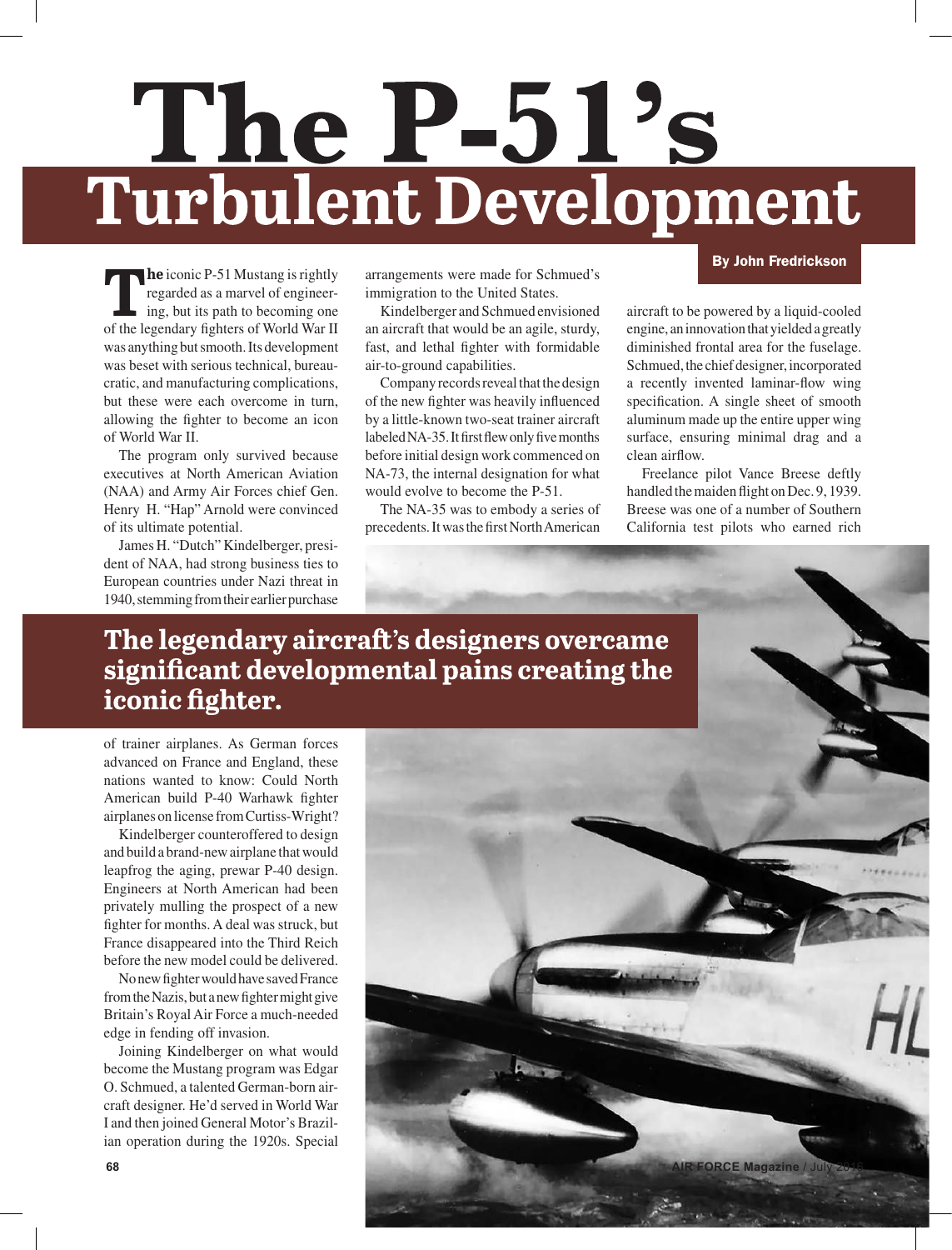rewards for taking new models aloft for the first time.

Work began on a second NA-35, but the demand for a small trainer was deemed to be tepid. Further work languished in 1940 because other projects at NAA took priority.

### **FIVE FEET TEN, 140 LBS**

Kindelberger informed the board of directors at their July 1940 meeting that he'd abandoned NA-35 and sold the design to Vega for \$100,000, where it became the Vega 35. A handful of additional -35s were produced before the resources of Vega were commandeered to produce military airplanes. The Vega 35 remains noteworthy because the diminutive craft, with a mere 150 horsepower, was an essential precursor to the Mustang.

Kindelberger let Schmued handpick his staff for NAA's highest priority project, the new British fighter. The team started laying out the new airplane on May 5, 1940. Kindelberger instructed Schmued to build



the new airplane around a pilot five feet 10 inches tall, and weighing 140 pounds, and work out from there. Schmued found such a man already on the payroll, sat him in a chair, and then began calculating the requisite man-machine interfaces.

Schmued possessed ample project management skills to reliably track progress and quickly react to problems as they arose on any aspect of the design. The



*Above left: P-51 designer Edgar Schmued. Above: James Kindelberger, president of North American Aviation. Kindelberger let Schmued handpick his design team for the desperately needed fighter.* 

team devoted themselves to NA-73 and nothing else. Only on Sundays did they wrap up their work early—at 6:00 p.m.—to acknowledge the weekend.

The new British fighter would benefit from four important design features that would be validated by wind tunnel testing:

•A new laminar-flow wing design would remain efficient even under wartime abuse.

•Elegantly crafted fuselage contours to further minimize drag.

•Low frontal area of the fuselage, made possible by the liquid-cooled engine.

•An innovative engine cooling system placing the radiators behind the pilot, producing the P-51's distinctive air scoops aft of the cockpit and under the fuselage.

By building its own design, NAA could employ the "design-for-production" methodology, ultimately yielding higher production rates at lower unit cost.

American combat aircraft of the World War II era were most frequently powered by radial engines. The pistons were typically arranged in a circle around the propeller shaft, and each was exposed to the oncoming airflow so heat could be dissipated by metal fins, an approach similar to many modern-day motorcycle, chain saw, and rotary lawn mower engines.

The pistons on a liquid-cooled engine, however, were neatly lined up in a row behind the propeller. While rotary engines required wide, drag-inducing "faces" and a broad fuselage, the choice of a liquidcooled engine allowed a slim, slippery nose design for the P-51.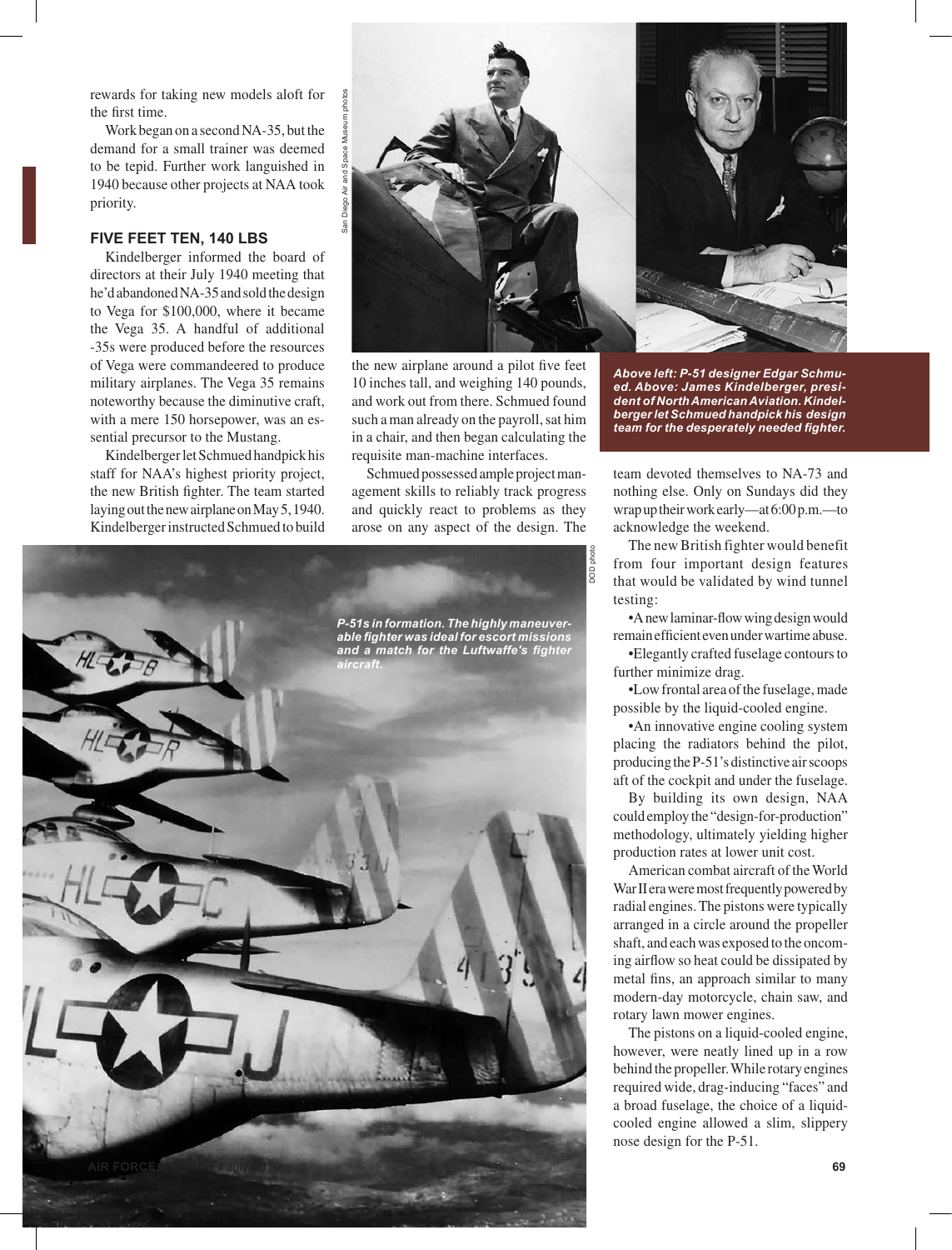Heat dissipation is a vital aircraft design consideration. Only about 25 to 30 percent of the energy derived from aviation gasoline becomes shaft horsepower. Placing the radiators (oil and coolant) at the bottom of the fuselage and aft of the pilot proved to be the secret ingredient that yielded a notable performance advantage.

In 1971, at a symposium celebrating the conception and development of the Mustang, Schmued explained that the expansion of the air as it passed through the radiators actually produced additional thrust.

Schmued recalled some problems. For one, none of the established foundries in the Los Angeles area would take on the enormous magnesium landing-gear casting work needed for the new fighter. Only a small shop would accept the challenge. Schmued placed a "watchdog" at the foundry to monitor the work. When the man arrived a few days later at North American with the casting, it was so hot it had burned a hole in the carpet of his car.

There was another problem with the same assembly. On a drawing, an engineer mistakenly specified a steel forging with a diameter of 4.97 rather than 4.997 inches. The part arrived undersized, putting the project behind schedule. The team wracked their brains in search of a solution and ultimately hit on the idea of using chrome plating to salvage the part and preserve the schedule.

There was excessive overtime on the project, but the end result was nothing less than a miracle. The design and shop fabrication of the completed prototype was completed on Sept. 9, 1940, a mere 117 days after project initiation.

Initial versions of the new fighter were to be powered by an Allison engine turning a Curtiss three-bladed propeller. It was best suited for flying at lower altitudes.

The Allison engine arrived late and didn't match the drawings. The wiring harness was positioned such that the motor mounts required rework before the engine could be installed.

After the delays, the prototype NA-73 quickly moved into flight test. Bearing

*Right: A woman works on the landing gear of a Mustang at the NAA facility in Inglewood, Calif., in 1942. Far right: A P-51 under construction at the plant.*



the civil registration of NX19998, it first flew on Oct. 26, 1940. Breese was once again at the controls and recorded another successful first flight in his log book.

Unfortunately, the prototype ingloriously came to rest upside-down in a farmer's bean field on its fifth flight, Nov. 20, 1940. Company test pilot Paul Balfour had been forced down by a fuel-related engine failure. It seemed that a fuel valve had stuck or was never operated. Everybody was wringing their hands at the sight of the broken propeller shaft, scratched windshield, crushed vertical fin, and bent wing. Balfour had to be treated for injuries.

A mobile crane was summoned to retrieve the damaged airplane before

sundown. It was decided to wash off the mud, replace all the damaged parts, and try again. Given the magnitude of the damage visible in photographs of the wreck, NA-73X was repaired amazingly quickly. The engine was ready for a test run on Dec. 31, 1940, and the aircraft next flew on Jan. 11, 1941.

North American was convinced at an early date that the Mustang design would be a watershed. Production of 320 Mustangs for the British Royal Air Force began as the company engineers desperately sought solutions to improve the high-altitude speed and performance of the Allison engine. As stipulated in the military aircraft export requirements, two examples (the fourth and 10th units

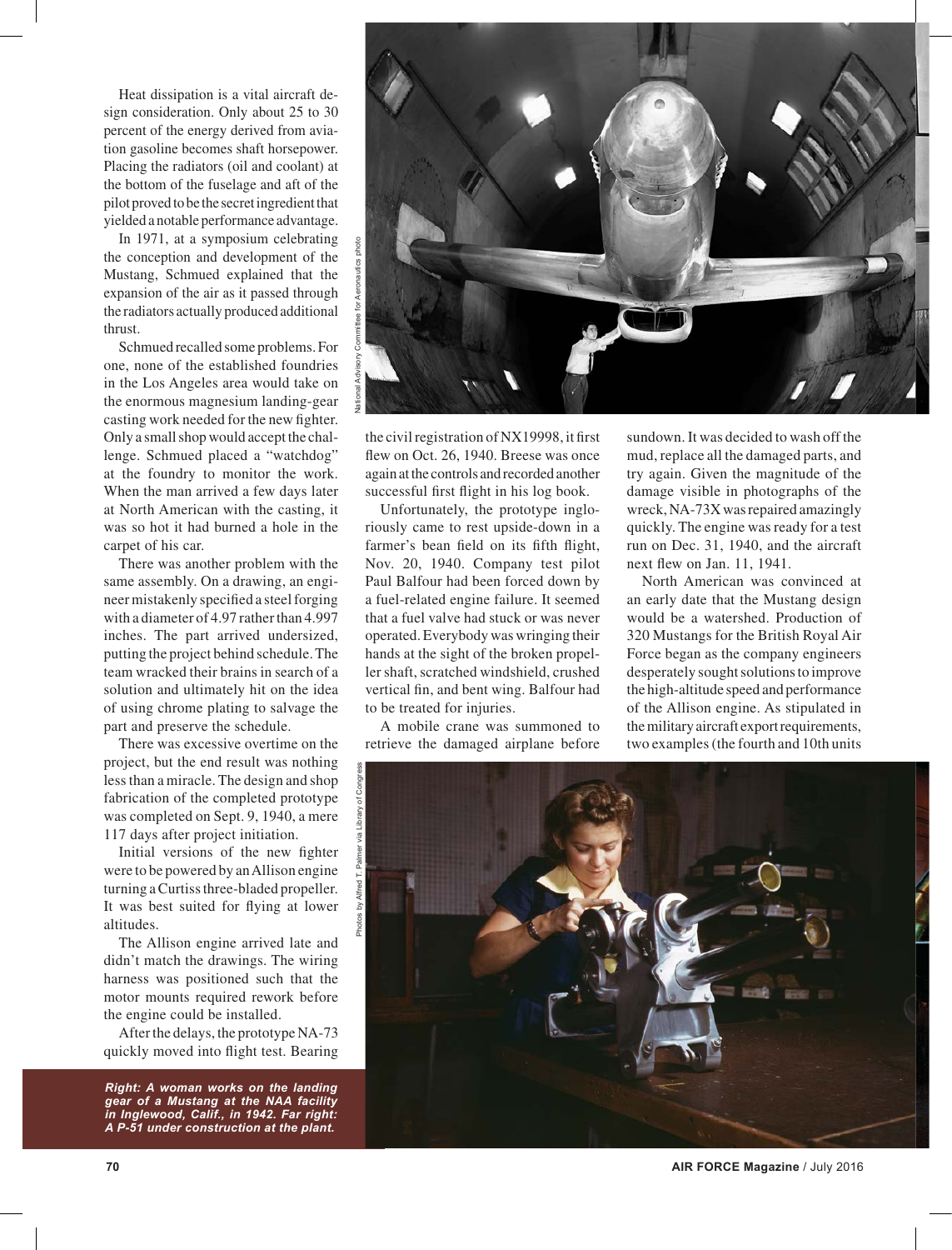

off the assembly line) were redesignated XP-51 and handed over to the Air Corps at Wright Field, Ohio, for evaluation in August and December 1941.

No further orders for the Mustang were immediately forthcoming, though. Kindelberger later lamented, "We thought we had the best airplane in the world and wanted to keep building it—but we didn't get orders."

# **AN UNWANTED ORPHAN**

Air Corps bureaucrats at Materiel Command held the Mustang in disdain and had no intention of evaluating the two test items in their custody. Though their reasons were not set out officially, NAA deduced them as follows:

•NA-73 was undertaken by North American for export. Neither the Army Air Forces Materiel Command at Dayton, Ohio, nor the Santa Monica, Calif., office had requested it. The Mustang was an unwanted orphan that fell into the category of "not invented here."

•North American didn't have the pursuit airplane legacy enjoyed by Bell, Curtiss, and Lockheed. Among the massive production decisions announced on Aug. 16, 1939, it was decreed that the primary wartime role of North American was to be a builder of AT-6 trainers and B-25 medium bombers.

•Conventional wisdom had it that pursuit airplanes with air-cooled radial engines were faster, lighter, simpler, and



**AIR FORCE Magazine** / July 2016 **71**

*Far left: The XP-51B Mustang in the wind tunnel of NACA's Ames Aeronautical Laboratory in 1943. The unusual fuselage contours, among other things, were validated in wind tunnel testing. Left: Designers work on a P-51 engineering model.* 

more nimble than liquid-cooled models. Liquid cooling systems were considered to be burdened with the extra weight of coolant, radiators, air scoops,and all of the associated plumbing.

•The Allison engine limited Mustang operations to lower altitudes. A supercharger would be needed to perform at the higher altitudes where heavy bombers operated. Unfortunately, no such supercharger existed, and if invented, it would ruin the aerodynamics.

•The feared German invasion of England was becoming less likely, thus mitigating the need for a low-altitude fighter.

Some authors have asserted that Maj. Gen. Oliver P. Echols, with power over procurement, was angry with Kindelberger. The Mustang was undertaken contrary to the wishes of Materiel Command, which wanted the company to build the P-40 under license. The theory continues that Echols was on a vindictive quest to punish North American. The Inglewood, Calif., plant was then producing two Mustangs and two B-25s per day, while Echols desired more fast attack bombers and no further pursuit airplanes from North American.

Whatever the cause of procurement officer attitudes, it took the razor-sharp mind of Hap Arnold to slice through the fallacies fueling the Army's qualms about the Mustang. In June 1941, the Air Corps became subordinate to the Army Air Forces, abbreviated AAF. The initial contract for 310 combat Mustangs for the AAF was dated Oct. 20, 1942, but the fighters wouldn't become ubiquitous in European skies until late 1943.

A telegram dated July 5, 1943, from Materiel Command to North American conveys the intensity of the newly found interest in the Mustang:

"An urgent directive has been received from the Chief of Army Air Forces to provide the maximum combat range at the earliest possible date. It is requested that an immediate study be made to determine the method by which the maximum possible internal protected fuel can be carried in (model P-51B and subsequent)